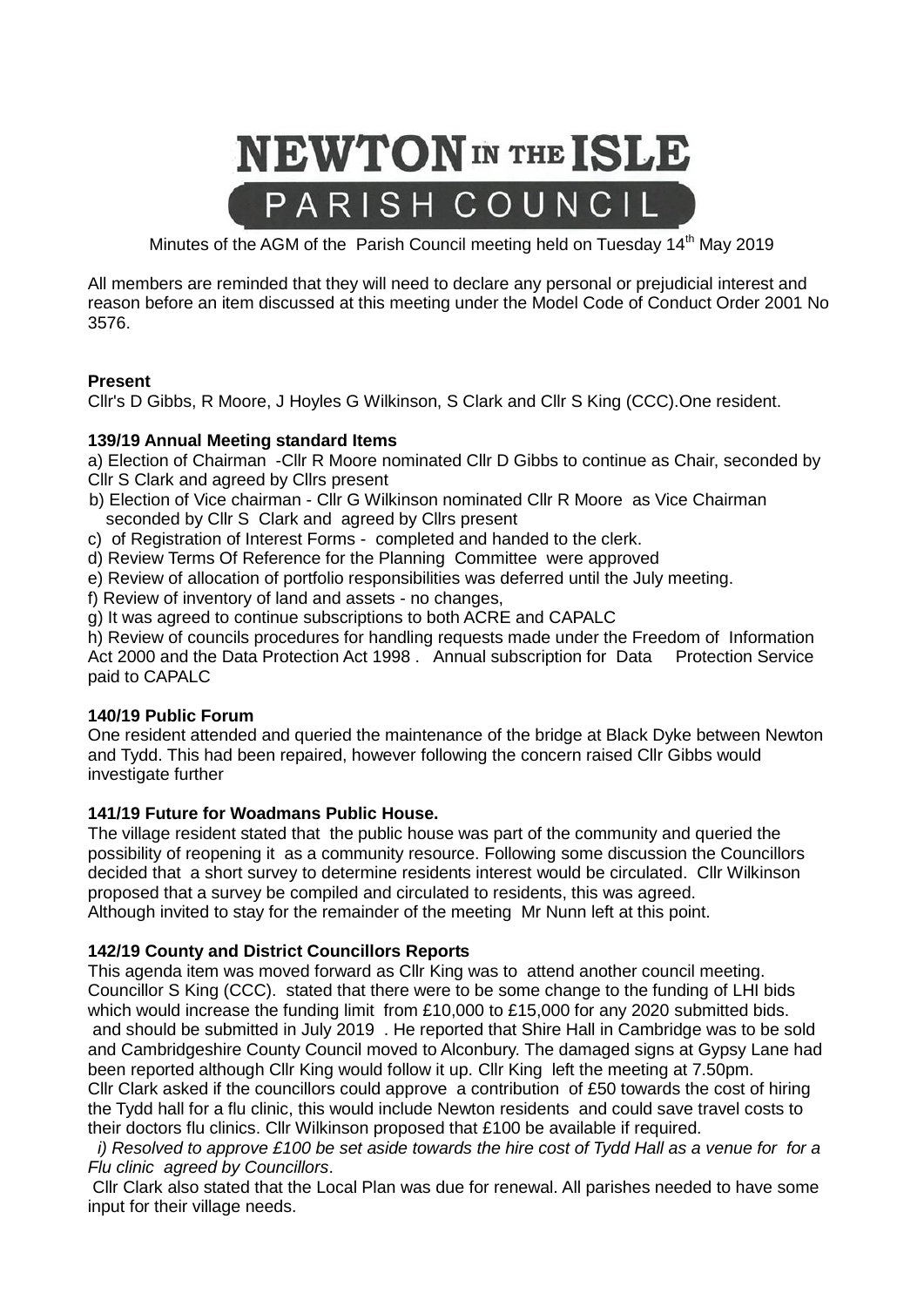## **143/19 Chairman's Announcements**

Chairman congratulated the three Fenland councillors on their re elections.

## **144/19 Minutes of Previous Meeting**

a) Minutes of the Council meeting held on  $12<sup>th</sup>$  March 2019 were approved as a true record and signed. No matters arising.

b) Minutes of the Planning meeting held on April 3<sup>rd</sup> approved

c) Minutes of the Planning meeting held on May  $1<sup>st</sup>$  approved.

## **145/19 Police Matters**

Monthly Police Report for April recorded reported for Newton.

## **146/19. Reports**

## **a. Highways**

 **.**

Cllr Clark would investigate the delay in repairing and removing the temporary plastic fence at Roman Bank. Cllr Clark had approached the gardener at Tower House Chapel Lane regarding the overgrown hedge. Cllr Gibbs would also write to the property owners. A conifer on the highway verge in Mill Lane had not been dealt with although the property owner had previously been notified. Cllr Gibbs would send a reminder to the property owner. Cllr Clark and Gibbs would complete a full survey of potholes in the village. The hedges in Black Dyke were overhanging the road and preventing larger vehicles a clear access. Again the property owners would be notified **b) Village Hall** 

Cllr Gibbs circulated the report and stated that there had been a slight reduction in hall bookings this year A National Lottery Awards Bid had been submitted for £10,000 towards the kitchen refurbishment. Several fund raising activities were planned over the coming months.

## **c) Playing Field**

Cllr Gibbs stated that the playing field was to be seeded at the weekend The Healthy Fenland Grant for outdoor gym equipment had been submitted. Community Payback team has commenced work in the dyke area in the field but some further work outstanding. Surplus topsoil was to be delivered to the playing field. .

## **d) Trees update**

Report circulated. A delay was necessary in pruning due to the season,the tree surgeon would commence work at the right time

### **e) Handyman Update**

Work has commenced on tidying areas around the benches on the High Road. assistance would also be given to the Street Pride team in placing the new planters by the seats.

# **f) Correspondence**

Previously circulated Members Services-Rural Services Network News Rural Bulletin CAPALC Bulletins Town and Country Newsletter CCC Lighting satisfaction Survey ACRE Local Council Survey RoSPA Playground Inspection Report

## **147/19 Financial Report**

### **a) Approve Payments of invoices**

RoSPa Play Safe £103.20 including 17.20 vat, cheque no 100619 E. Robinson Handyman 3 hrs at £10 = £30, cheque no 100620 MAS Seeds Wild flower seeds £415.35 including £69.20, cheque no 100621 Clerk salary for Jan to March £479.72 admin expenses £39.04 = £518.76,. cheque no 100622 Revenue & Customs Tax £64.60,. cheque no 100623 Drainage Board £40.43 ,cheque no 100624